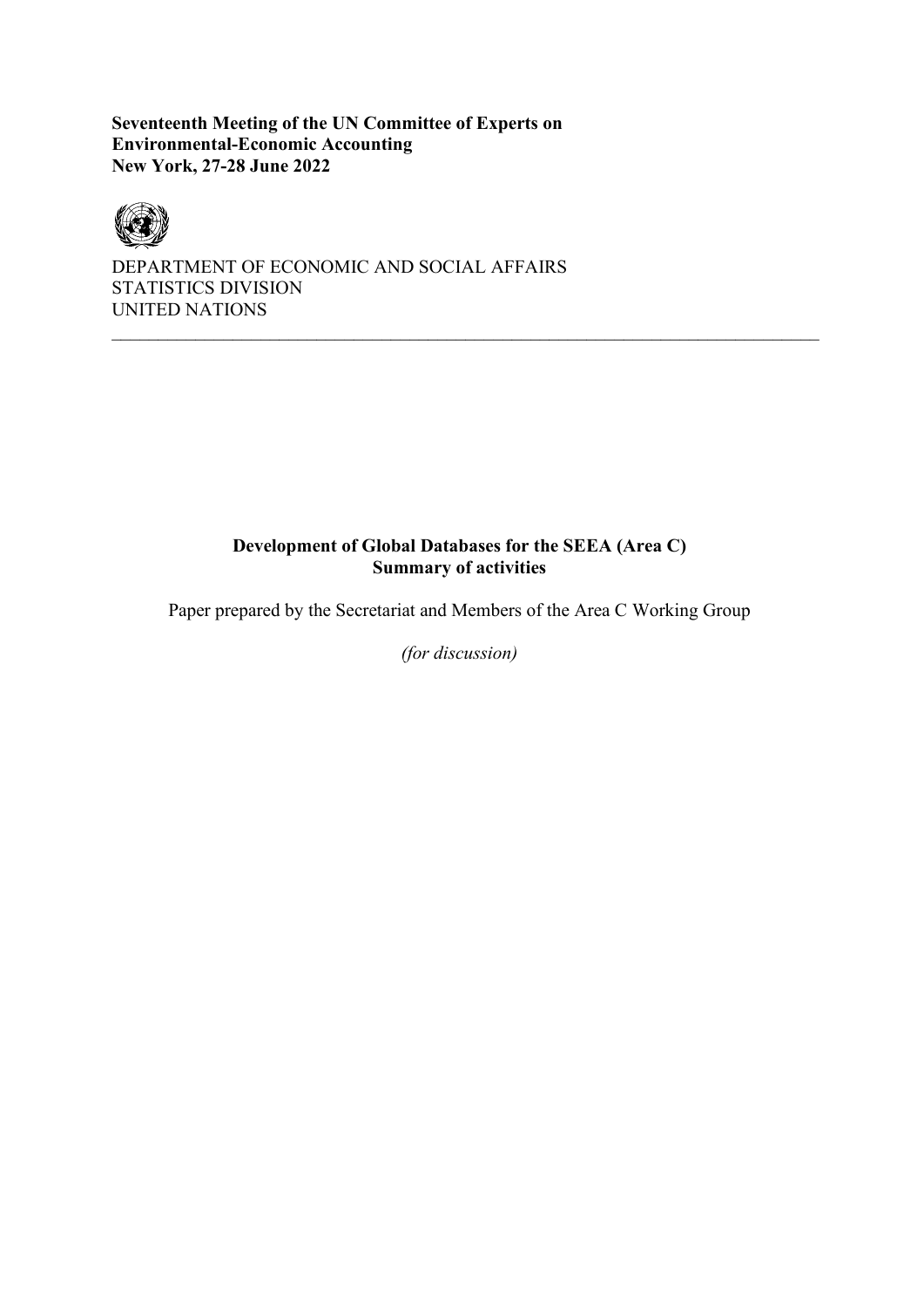### **Area C: Developing Global Databases**

### **17th UNCEEA Meeting, 27-28 June 2022**

### **1. Introduction**

This note reports on the current activities and roadmap of Area C. Continuing the practice introduced during the last two years, the Area C group maintains the attached two tables (see annex). Annex 1 is **the Status of SEEA Global Databases**(covering 12 SEEA accounts), and Annex 2 is the roadmap for 2021-2025, summarizing current and upcoming work on the Area C priorities.

The next section of this report is a summary of current activities and recent progress for the Area C roadmap. Section 3 reviews priorities and objectives through 2025. All of the details are included in the two annexed tables. This report concludes with questions for discussion by the UNCEEA.

### **2. Progress on Current Programme of Work**

#### *Air Emission Accounts (AEAs) and Energy accounts*

The coverage of countries with AEAs, or pilot AEAs, from official sources is expanding. The OECD recently added Colombia and Indonesia to the list of countries compiling official AEAs.

The IMF, OECD, IEA, Eurostat and UNSD have established a partnership to develop and release quarterly air emission (Q-AEA) estimates based on the annual AEAs, with the aim of increasing not only the frequency but also the timeliness of existing data. The most recent annual data currently cover the period up until 2020, although in many instances the coverage is still limited to 2019, particularly outside Europe. The aim of this project is to provide quarterly accounts within 120 days after the end of the quarter, relatively close to the release of quarterly economic accounts.

The Q-AEA partners have agreed on a common methodological approach and developed a single set of estimates that are shared among the international organisations. This partnership is expected to accelerate the delivery of the estimates, avoid duplication of efforts, and improve the quality of the estimates and their usefulness to users. The project has built upon existing and well established econometric techniques currently employed by national statistical offices to benchmark and temporally disaggregate official statistics, as well as existing guidelines on the compilation of official AEAs and the OECD methodology for deriving SEEA-based annual greenhouse gas estimates from UNFCCC inventories. By the end of 2021, Eurostat and IMF had released their first experimental quarterly estimates for greenhouse gases by (ISIC) sectors of economic activities, with the IMF producing seasonally adjusted data aggregated to macro regions. Eurostat is currently focusing exclusively on non-seasonally adjusted data and is able to release also national estimates for total greenhouse gases. The OECD plans to disseminate its initial estimates of Q-AEAs for the OECD area as a whole in the second half of 2022. The organisations involved intend to regularly disseminate the estimates and to further improve the methodology on calendar and seasonal adjustment as well as correction for unusual weather conditions.

In parallel with work to produce quarterly estimates from annual AEAs, the OECD is also working to develop monthly emissions estimates for  $CO<sub>2</sub>$  emissions from international transport activities. So far, a monthly database with global coverage on  $CO<sub>2</sub>$  emissions from air transport, available both on SEEA and UNFCCC inventories basis, are available [online](https://stats.oecd.org/Index.aspx?DataSetCode=AIRTRANS_CO2) along with the underlying [methodology.](https://www.oecd-ilibrary.org/economics/co2-emissions-from-air-transport_ecc9f16b-en) Work is ongoing during 2022 by the OECD to develop a similar database for maritime transport.

In addition, Eurostat publishes SEEA-based carbon footprints every year, which are used for monitoring the SDGs in the European Union, in particular so-called 'spillover effects'. Existing carbon footprints have increasing visibility in the context of the SDGs.

Regarding the international compilation of energy accounts, there is similarly an approach with two work streams: one compiling officially reported national data and another work stream producing estimates. Eurostat compiles the accounts from national statistical systems in Europe*.* In addition, UNSD has an excel-based tool which can help countries estimate energy accounts based on IEA balances.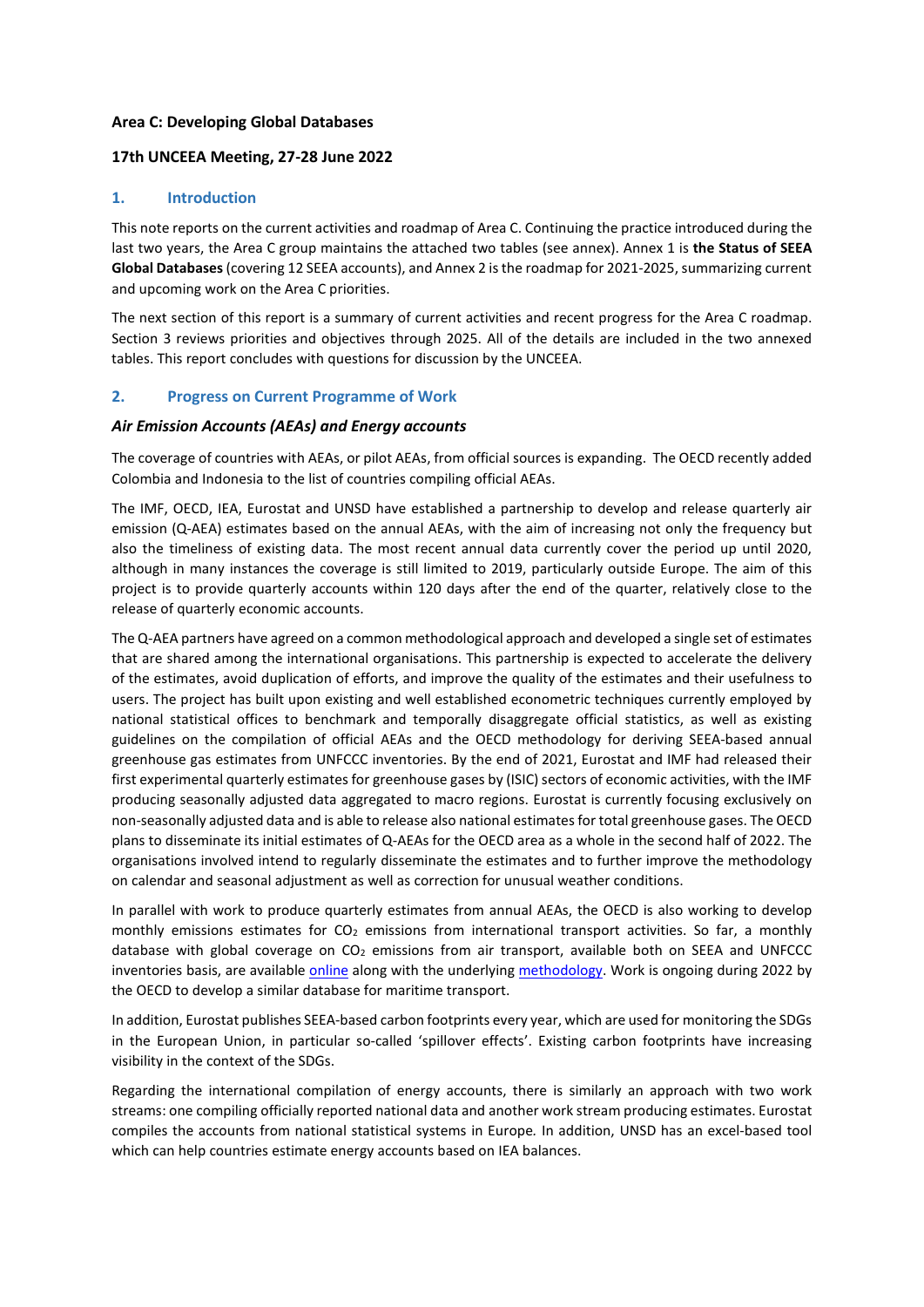The OECD and UNSD have developed questionnaire templates for AEAs and physical energy flow accounts. Both templates have been pilot tested with a selection of countries, including those that have recently started to compile air emission or physical energy accounts on a regular or pilot basis. Following previous recommendations from UNCEEA, the templates were developed containing multiple tiers of aggregation for economic activities and different sets of substances (greenhouse gases and air pollutants) to accommodate different levels of data availability in countries and resources at national statistics offices. The questionnaires were tested in a diverse group of countries with differing levels of data availability and SEEA experience (Australia, Canada, Colombia, Costa Rica, Indonesia, Kenya, Mexico, New Zealand). The questionnaires were adapted from the existing Eurostat questionnaire with some minor adjustments to the mapping to the SEEA SDMX standards. Pilot testing was recently completed with the objective of compiling feedback on the structure and content of the questionnaires and for assessing feasibility of using the templates for collection from countries. The results of the pilot test and final questionnaires will be reviewed by the SEEA Central Framework Technical Committee and submitted to the UNCEEA for approval. In addition, the questionnaire will be presented to G20 Data Gaps Initiative (DGI) participants on a virtual workshop in the fall.

#### *Land accounts*

The existing ISO Standard on Land Cover (ISO 19144-2 Land Cover Meta Language) was reviewed at the end of 2019. The standard on land cover was intended to address primarily the physiognomic aspects of land cover. A new standard on land use (ISO 19144-3) has been initiated to complement the existing ISO 19144-2. Thus, the Land Cover Land Use Advisory Group (AG13) has been established to advise ISO/TC 211 on the application and implementation of the ISO/TC 211 standards on land cover land use in the UN and other transnational organizations and to coordinate within the context of broader UN initiatives for this purpose. In this context, FAO, in collaboration with many other international organisations, launched a questionnaire with an objective to describe the diversity of approaches to document and apply land cover and land use classifications and statistics. In addition, FAO has developed a Land Cover Legend Registry (LCLR) in 2021 for FAO use and is also publicly available [\(site\)](https://www.fao.org/hih-geospatial-platform/en/resources/land-cover-legend-registry/). The main purpose of this registry (web-catalogue) is to provide new and/or existing land cover legends at global, regional, national, and subnational level. Land cover legends are based on ISO-19144-2 LCML to support the interoperability, consistency, and comparability between land cover legends. The land cover legends are multi-linguistic and are provided in different file formats to ensure the adaptability of the registry to local systems. FAO under AG13 conducted Land Cover Land Use user need studies on use of land use land cover statistics for policy and for sustainable development indicators [\(questionnaire\)](https://docs.google.com/forms/d/e/1FAIpQLSf94DiQ_Qwr3IArvik3YOEK3N2Gj4bIS16vxKrj-jPyqLVDvQ/viewform).

Several meetings were held to progress with global land cover databases. A technical expert meeting on global land cover databases was organised on 13 December 2021 to better understand the different international databases on land cover and their strengths and weaknesses with respect to the SEEA. It brought together experts from UNSD, the Basque Centre for Climate Change, OECD, FAO, Eurostat and UNCCD. The discussions helped identify areas in which further work is required to achieve greater international harmonisation and to advance the establishment of a global SEEA land cover database with country vetted official statistics. These include:

- Classifications: there is a need for a common list and a common hierarchy of land cover (LC) classes that combine the elements from different classifications and show how individual elements and their aggregates relate to each other. A proposed way forward is to (i) develop an ontology of LC classes that would help meet the various information needs, while promoting harmonization; and (ii) identify a minimum common list of classes that would be agreeable for all IGOs involved (bottom line) and that could be further expanded and adapted to specific needs in line with an agreed hierarchy. For establishing a global SEEA database, the number of LC classes to be covered will need to be limited to ensure that transition matrices remain manageable and readable. There is also a need for linking LC to land use.
- Country boundaries: With the discontinuation of the FAO's Global Adminstrative Unit Layers (GAUL), there is a need for an institutionalised official database that could serve as a global reference for country boundaries. A clarification is also needed on how to deal with disputed boundaries/ territories and whether different resolutions could be used for different countries.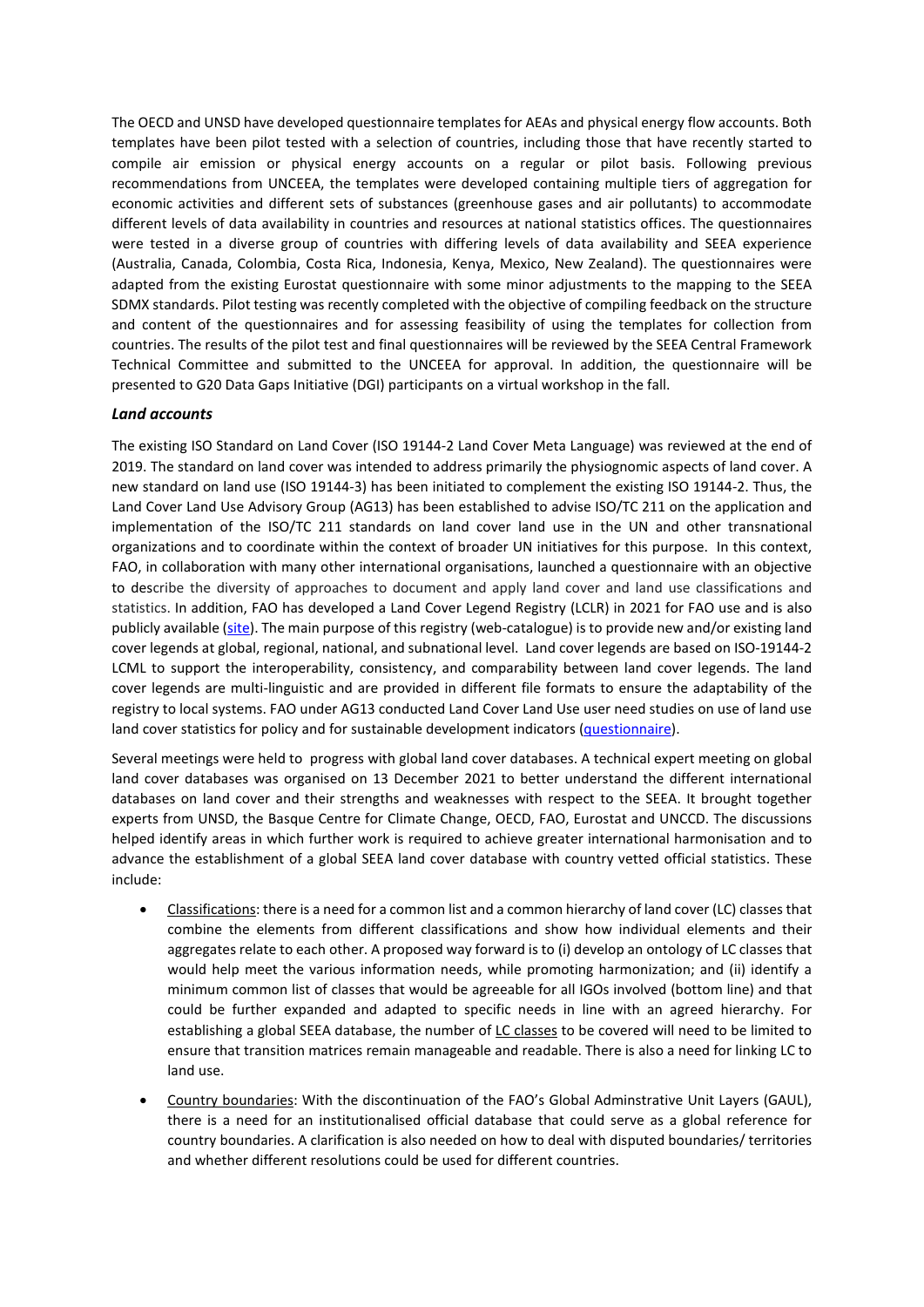Other issues identified include the reconciliation of data series from different generations of global LC products so as to obtain time series that are long enough to be relevant (at least 20 years), and the reconciliation of global and national time series so as to provide a consolidated data set for international use.

UNSD is exploring the inclusion of the ISO Land Cover Meta Language (LCML) used by FAO into the ARIES for SEEA Explorer. To move forward, UNSD, in partnership with FAO and OECD, will organize a follow-up expert meeting in Q4 2022 to discuss the development of a reporting template, and related issues like land cover classes and country boundaries.

### *Material Flow Accounts (MFAs):*

The **[Global Manual on Economy Wide Material Flow Accounting,](https://www.resourcepanel.org/reports/global-manual-economy-wide-material-flow-accounting)** prepared by UNEP and the International Resource Panel (UNEP-IRP), jointly with Eurostat, UNSD and OECD, was published in 2021. The global EW-MFA manual builds on the experience of the Eurostat Economy-wide material flow accounts handbook, with some extensions, such as addressing the specific issues of resource-extractive economies and subsistence economic activities that are more prevalent in middle and low income countries. By the end of 2021, UNEP-IRP provided estimated MFA data for 193 countries for 1970-2019. The UNEP database is a major step forward for MFA statistics availability, and more broadly for measurement of circular economy. Committee members are encouraged to visit the link: [https://wesr.unep.org/downloader.](https://wesr.unep.org/downloader) In early 2022, UNEP developed a questionnaire for countries to validate estimated MFA data. The pre-filled questionnaire was sent to countries requesting them to revise the data and replace it with national data if possible or necessary, with responses expected by the end of June 2022. UNEP is planning to replace the global estimates with country data by request from the country.

Work by the OECD, UNEP and Eurostat on an internationally harmonised methodology for estimating demandbased materials continues (input-output based approach). A summary report with methodological guidance and an updated roadmap and measurement agenda will be available by end 2022.

At the end of 2021, globally estimated MFA data were published by UNEP for 193 countries for 1970-2019 on the UNEP website. UNEP data collection for MFA is formally established to a regular schedule every two years.

Eurostat has published estimates for demand-based (footprint) material flows for the EU as whole and for EU member states. The UNEP-IRP updated its estimated material footprints for 157 countries; the time series for 1970-2019 were published on the UNEP website.

#### *Water accounts*

Pilot work to populate core water accounts was delayed due to the COVID-19 pandemic and changing priorities in 2020-21. It builds on country replies to the Eurostat/OECD questionnaire section on inland waters and the coordinated UNSD/UN Environment water statistics questionnaire. These questionnaires ensure a quasi-global country coverage and are broadly aligned with the SEEA Central Framework and related Water Accounts. They are complemented by the FAO Aquastat questionnaire. Differences and synergies were reviewed in 2019-20 and discussed among the four partner organisations - OECD, Eurostat, UNSD and FAO. Some of the differences identified are addressed through amendments in the questionnaire. Other differences remain and are explained and highlighted. The next data collection on water will be carried out in October-December this year. Work to evaluate the structure of the questionnaire tables and the variables needed to populate core water accounts as proposed in the SEEA Technical Note on Water Accounting, and to find ways to integrate data from other sources to fill gaps (e.g. earth observation, ARIES for SEEA water accounts) will subsequently resume. The outcomes will be presented to the UNCEEA in 2023.

### **3. Area C Strategic Priorities**

The objective of Area C is to establish a set of global SEEA core databases to provide users with SEEA compliant data sets for integrated policy development and analysis, including the SDGs. This is done by coordinating and supporting the development of such databases at international level, by facilitating the exchange of related data among international organisations, and by providing direct access to existing SEEA databases through the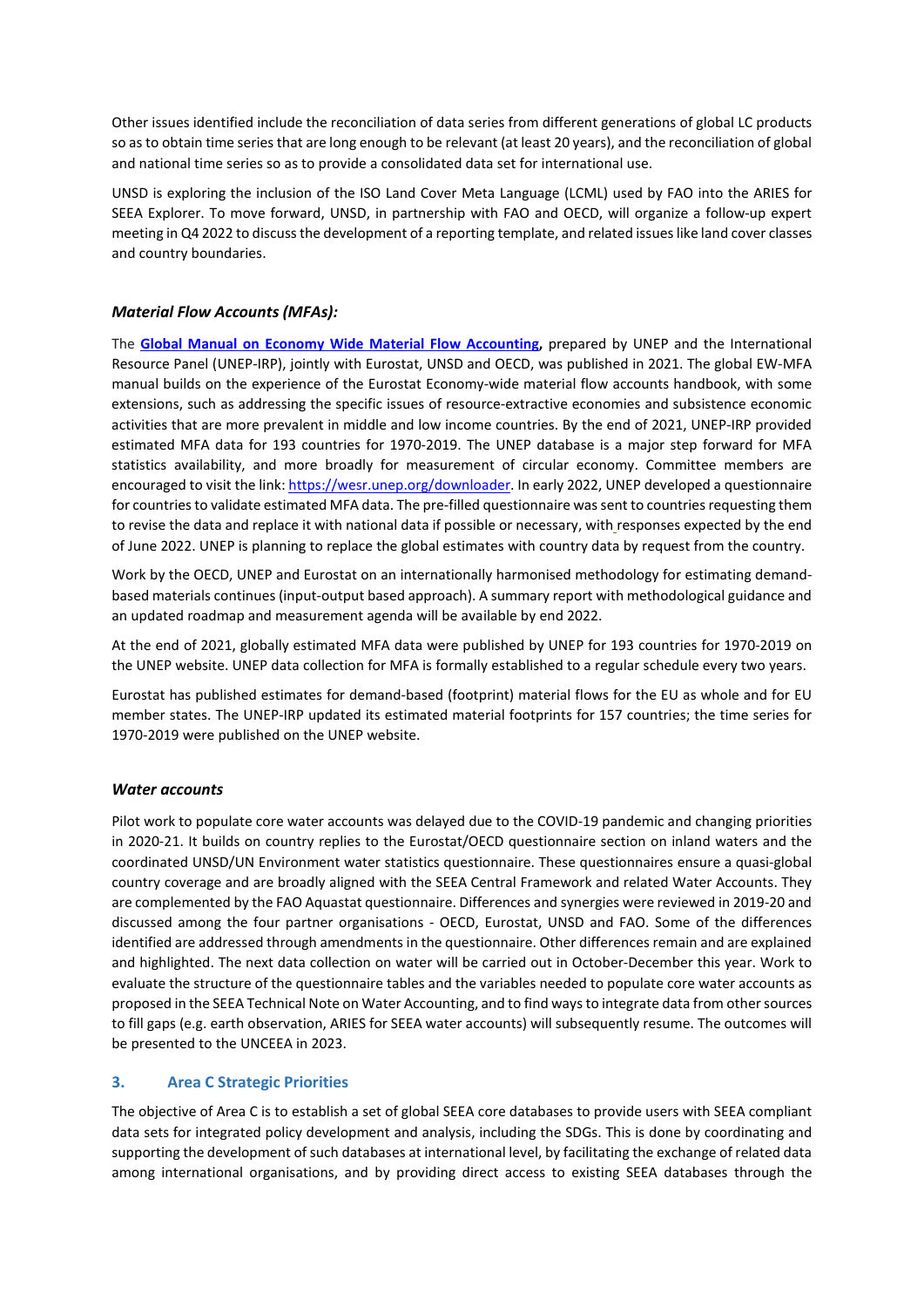websites of the IOs and ultimately through the UNSD SEEA portal. During 2021-22, the Area C group continued to make progress on priorities and actions as outlined in the Area C roadmap (Annex 2) for the five priority accounts (air emissions, energy, material flows, land and water) identified at the Eleventh Meeting of UNCEEA in 2016, as well as for other emerging international SEEA compilations. A major priority for the next five years, as elaborated in last year's report, is to improve the relevance of SEEA priority accounts under Area C. The priority accounts should be aligned with the demands of sustainability policy analysis and monitoring, in terms of appropriate granularity of information and timeliness.

Continuous improvements to the existing databases are a part of the ongoing regular work of the responsible organisations. Recent activities have focused on a) **data quality**, b) the automation of the procedures for efficient **data exchange**, and c) **dissemination** of statistics from the accounts. In this context, efforts are being made among the area C group, and by national sources, to **expand geographic coverage** so that a greater number of countries can be included in the analyses using SEEA databases.

The Area C group also continuously seeks out opportunities to link up with related initiatives, such as the G20 Data Gaps Initiative (DGI). The DGI was originally established in 2009 by the G20 Finance Ministers and Central Bank Governors (FMCBG) as a set of recommendations to support enhanced policy analysis of emerging risks and close the data gaps identified following the global financial crisis. A new third phase of the DGI is expected to be approved in July. The DGI has four pillars—climate change, household distributional information, fintech and financial inclusion, and access to private and administrative data and data sharing. SEEA-related recommendations fall into the climate change pillar. Development of questionnaire templates for air emission and energy accounts could be included in recommendations for the DGI (Phase 3). There are also proposed recommendations on the carbon footprint of foreign direct investment, government climate-impacting subsidies, and mitigation and adaptation current and capital expenditures.

The Committee is invited to comment on the updated roadmap and status of tables, including details shown in Annex 2. In addition to progress on the five Area C priority accounts, new opportunities investing in environmental accounting are emerging for the other non-priority accounts like ecosystem accounting and the monetary accounts on environmental activities, goods and services, and taxes and subsidies. The remainder of this report includes a summary of highlights from the roadmap, and some questions for discussion by UNCEEA.

#### *Coverage*

In general, a two-pronged strategy is deployed to (a) support countries to implement the priority accounts and (b) develop and implement estimation methodologies for filling the gaps and improving timeliness. An example of such methodologies is the OECD methodology to estimate AEAs for carbon dioxide (CO<sub>2</sub>), methane (CH<sub>4</sub>) and nitrous oxide (N2O). Another example is UNEP's ongoing work on an EW-MFA compiler to support countries in building these accounts. UNEP is also developing and delivering capacity building using a modular approach to allow UNEP's experts and national statistical offices to establish the EW-MFA. In practice, there can often be synergies between estimation work and development of official statistics as the national level, for example by adding additional granularity to the statistics.

### *Data quality*

Eventually, establishment of global templates for the five priority accounts should contribute significantly to improvements not only in coverage of the accounts but also other qualitative aspects like scope and consistency between organisations. Already, the detailed work to develop and test templates for energy, air emissions, and material flows has contributed to improved experience among stakeholders and coherence and alignment with the SDMX for SEEA standards. The air emissions and energy templates were developed with template systems (up to three templates) with different levels of detail or aggregation in the reporting. The template system can accommodate heterogeneity in level of detail of information available from sources without compromising the coherence between countries and efficiency of data exchange from standard templates.

#### *Data exchange and coordination*

Energy accounts and AEAs can be automatically transferred between Eurostat, the OECD and UNSD. UNSD has worked with Eurostat for a transfer of Eurostat's air emissions and energy physical supply and use tables. UNEP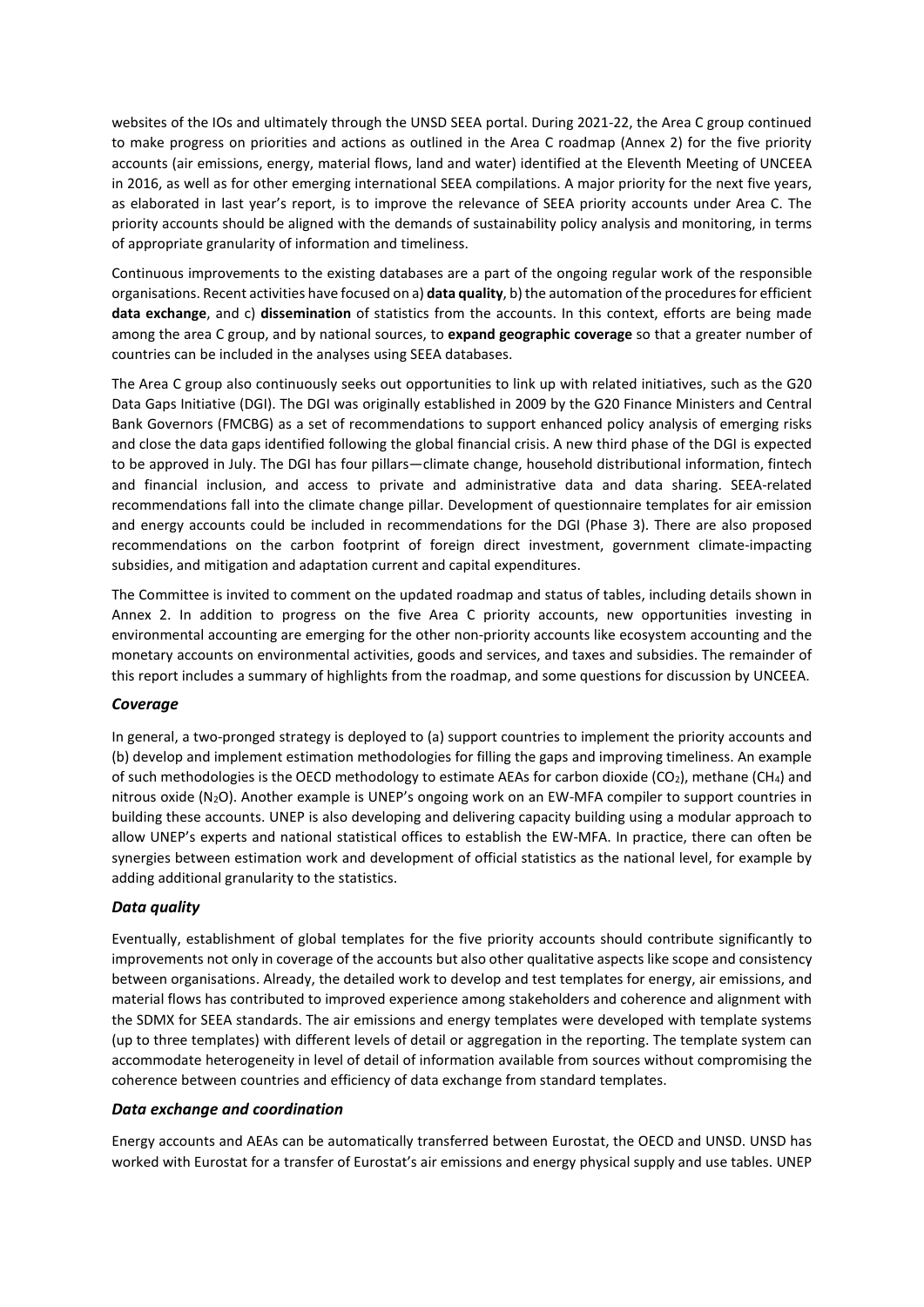has automated the data exchange of Material Flow Accounts with UNSD for the update of the SDG Global Database; this can also be used to update the OECD MFA database and the SEEA database in future.

UNEP is planning (2022-2023) a project on development of the Global Footprint Tool, which will allow statistical offices to calculate their countries environmental footprints, such as material, energy, carbon, water and land, across several domains at a high quality, commensurate with the requirements of statistical reporting.

The Area C group maintains the two tables: Status of SEEA Global databases (Annex 1), which outlines the currently available international compilations of accounts tables as a public good resource, and the roadmap (Annex 2), containing details on forward-looking plan. These tables serve an important function in keeping international organisations fully abreast and coordinated for each other's work on SEEA databases.

### *Dissemination*

Work on building the dissemination platform is ongoing, with the Basque Centre for Climate Change building the platform through the ARIES for SEEA Explorer, which will appear on the UNSD SEEA website. The platform for the SEEA Central Framework will also be connected to the SEEA Ecosystem Accounting Explorer. It is envisaged that the dissemination platform will be available by the end of the year. The ARIES for SEEA is developing water accounts (from global data sources) and is expected to be completed by the end of the year.

Three of the Area C priority accounts (material flow accounts, energy accounts, air emission accounts) are currently mandatory in the European Union. These databases are maintained by Eurostat. Complementary datasets are maintained by the other Area C members (see details in Annex 1), providing public access to databases with global or quasi global coverage.

Questions remain as to the best way to make the dissemination of global SEEA accounts attractive and userfriendly for different audiences (e.g. interactive graphics, dynamic data visualisations, key indicators and messages).

### **4. Questions for UNCEEA**

The Committee is requested to comment on:

- 1. Progress made with the priority accounts, the main challenges and the timeliness of their release.
- 2. The roadmap and the planned activities, including:
	- i. the ongoing development and potential application of reporting templates for priority accounts, and
	- ii. the linkages with international initiatives such as the G20 Data Gaps Initiative (DGI).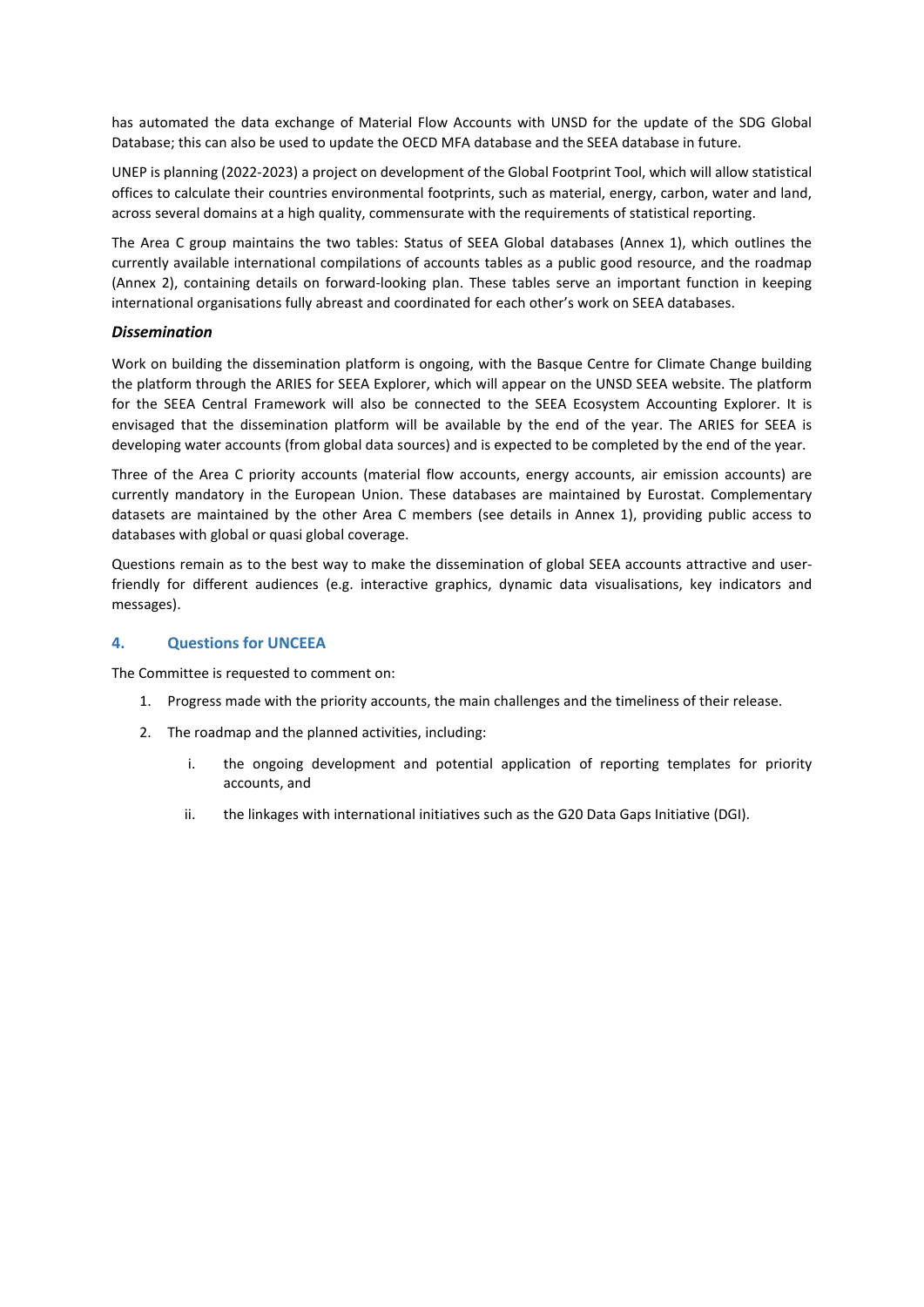

## **Area C: Developing Global Databases Annex 1: Status of SEEA Global Databases, June 2022**



# **Annex 1: Table 1 Priority Accounts**

| <b>Accounts</b>                | Agencies<br>involved                                   | Country coverage Time coverage                                                                                                                                                                                                                                                      |                                                                                                                   | <b>Classifications used</b>                            | Data sources                                                                                                                  |                        | Available databases/datasets                                                                                                                                                                                                                                                                                                                                   | Status of methodology (compilation,<br>estimation)                                                                                                                                                                                      |
|--------------------------------|--------------------------------------------------------|-------------------------------------------------------------------------------------------------------------------------------------------------------------------------------------------------------------------------------------------------------------------------------------|-------------------------------------------------------------------------------------------------------------------|--------------------------------------------------------|-------------------------------------------------------------------------------------------------------------------------------|------------------------|----------------------------------------------------------------------------------------------------------------------------------------------------------------------------------------------------------------------------------------------------------------------------------------------------------------------------------------------------------------|-----------------------------------------------------------------------------------------------------------------------------------------------------------------------------------------------------------------------------------------|
| Air emissions                  | Eurostat,<br>OECD                                      | Reported data: EU,<br>AUS, CAN, CHE, COL, 2000-2020*<br>GBR, IDN, ISL, KOR,<br>NOR, NZL, SRB,<br>TUR, UKR,<br>Estimated: JPN,<br>KAZ, RUS, USA                                                                                                                                      | Reported:<br>Estimated:<br>2008-2019* (CO <sub>2</sub> , CH <sub>4</sub> ,<br>N <sub>2</sub> O<br>*Annual updates | <b>ISIC Rev4</b><br>Households                         | Country reporting and<br>OECD methodology to<br>estimate accounts using<br>UNFCCC data                                        |                        | • Eurostat:<br>http://ec.europa.eu/eurostat/data/datab Based on<br>ase, tables env_ac_ainah_r2,<br>env_ac_aibrid_r2, env_ac_aeint_r2,<br>env_ac_io10<br>OECD: https://doi.org/10.1787/data-<br>00735-en                                                                                                                                                        | <b>Mature</b><br><b>Eurostat Manual and</b><br><b>OECD Methodology</b><br>(endorsed by SEEA-CF TC)                                                                                                                                      |
| <b>Energy</b>                  | Eurostat,<br>IEA.<br><b>UNSD</b>                       | Reported: Eurostat<br>database: EU Member<br>States and many others<br>(e.g., Turkey, Serbia, N.<br>Macedonia, UK,<br>Switzerland, etc.)<br>Several other countries<br>also reporting in<br>national<br>databases/reports.<br><b>Estimation tool available</b><br>for country usage | 2008-2020                                                                                                         | <b>ISIC Rev4</b><br>Households<br>Energy sources (IEA) | Country reporting                                                                                                             |                        | Eurostat:<br>ase, tables env ac pefasu,<br>env_ac_pefa04, env_ac_pefa05<br>Eurostat questionnaire :<br>https://ec.europa.eu/eurostat/documen<br>ts/1798247/6191537/Physical+energy+<br>flow+accounts+%28PEFA%29+questio<br>nniare/d47366df-bb76-4404-b2e9-<br>8d6729ae7423                                                                                     | <b>Mature</b><br>http://ec.europa.eu/eurostat/data/datab Based on Eurostat and IEA manuals, and<br>UNSD conversion methodology (to be<br>submitted to SEEA-CF TC)                                                                       |
| Economy-wide<br>material flows | Eurostat,<br>UNEP (and<br>IRP), OECD                   | Global                                                                                                                                                                                                                                                                              | 1970-2019<br>Eurostat: Annual updates<br>UNEP : every two years                                                   | Material groups<br>(no ISIC breakdown)                 | Country reporting and<br>international databases<br>from Eurostat, UNEP<br>(and OECD building on<br>Eurostat and UNEP)        | $\bullet$              | UNEP:<br>https://wesr.unep.org/downloader.<br>under Consumption and Production /<br>Resource efficiency<br>OECD: https://doi.org/10.1787/data-<br>00695-en<br>Eurostat:<br>http://ec.europa.eu/eurostat/data/datab<br>ase, tables: env ac mfa,<br>env_ac_mfadpo, env_ac_mfabi,<br>env ac mfain, env ac rme.<br>env_ac_rmefd & others for derived<br>indicators | <b>Production-based: Mature</b><br>Based on Eurostat manual, OECD guide,<br>and UNEP global manual (released in<br>June 2021)<br>Demand-based: under development<br>(OECD with Eurostat and UNEP)                                       |
| Land (cover)                   | FAO,<br><b>OECD</b><br><b>UNSD ARIES</b><br>(EEA, JRC) | Global<br>(countries, macro-<br>regions,<br>metropolitan areas)                                                                                                                                                                                                                     | 1992-2019                                                                                                         | Land cover classes (SEEA-CF,<br>FAO, UNCCD)            | ESA and Université<br>Catholique de Louvain<br>Geomatics - Climate<br>Change Initiative - Land<br>Cover (via FAO and<br>OECD) | $\bullet$<br>$\bullet$ | FAO:<br>http://www.fao.org/faostat/en/#home<br>:Land Cover Domain:<br>OECD:<br>http://stats.oecd.org/Index.aspx?DataS_data, results not yet vetted<br>etCode=LAND COVER<br>https://doi.org/10.1787/72a9e331-en                                                                                                                                                 | FAO: Completed using global data, no<br>country vetting of results<br>OECD: Completed using global data, no<br>http://www.fao.org/faostat/en/#data/LC country vetting of results (only of method)<br>ARIES/UNSD: Completed using global |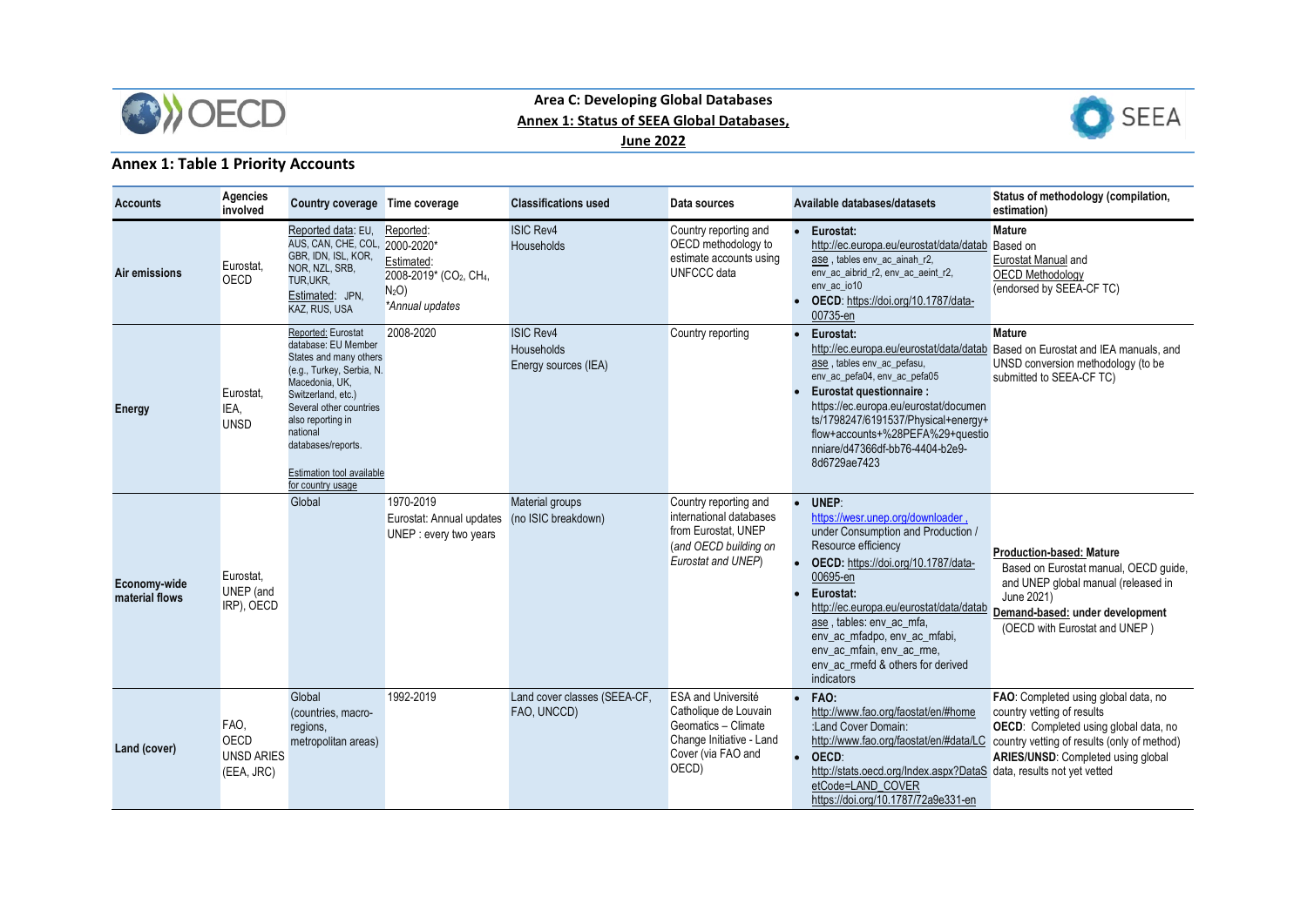| <b>Accounts</b>           | <b>Agencies</b><br>involved              | <b>Country coverage</b>                                                      | Time coverage                                                          | <b>Classifications used</b>                      | Data sources                                                                                                                                                                  | Available databases/datasets | Status of methodology (compilation,<br>estimation)         |
|---------------------------|------------------------------------------|------------------------------------------------------------------------------|------------------------------------------------------------------------|--------------------------------------------------|-------------------------------------------------------------------------------------------------------------------------------------------------------------------------------|------------------------------|------------------------------------------------------------|
| Water (resources,<br>use) | Eurostat.<br>OECD,<br>UNSD.<br>UNEP. FAO | Selected countries<br>depending on data<br>availability (EU,<br>OECD, other) | 1970-2019<br>(limited availability for<br>some variables and<br>years) | <b>ISIC</b> industries<br>(limited availability) | Country reporting:<br>OECD/Eurostat<br>coordinated with UNSD/<br>UNEP (+FAO Aquastat**,<br>+UN-Habitat, WHO<br>(wastewater))<br>ARIES for SEEA (using<br>global data sources) |                              | (cf SEEA water, SEEA CF, and SEEA water<br>Technical note) |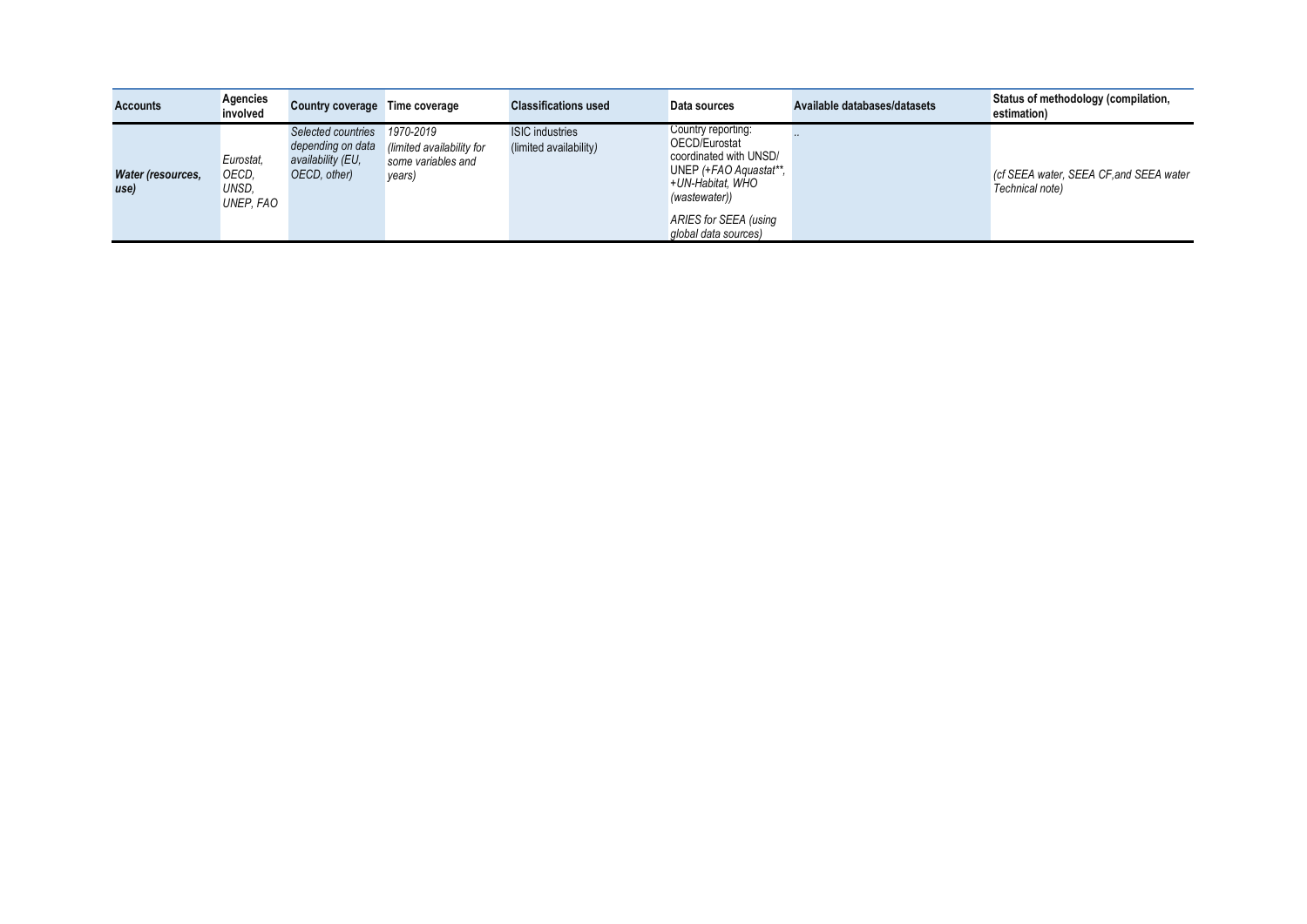### **Annex 1: Table 2 other accounts**

| <b>Accounts</b>                                                       | <b>Agencies</b><br>involved | <b>Country coverage</b>                                                      | <b>Time coverage</b>                       | <b>Classifications used</b>                                                                                                                                       | Data sources                                                | Available databases/datasets                                                                                                                                                                     | Status of methodology (compilation,<br>estimation)                                                           |
|-----------------------------------------------------------------------|-----------------------------|------------------------------------------------------------------------------|--------------------------------------------|-------------------------------------------------------------------------------------------------------------------------------------------------------------------|-------------------------------------------------------------|--------------------------------------------------------------------------------------------------------------------------------------------------------------------------------------------------|--------------------------------------------------------------------------------------------------------------|
| <b>Mineral &amp; Energy</b><br>resources - asset<br>accounts          | OECD                        | Currently covering<br>9 countries                                            | 1960-2020 (availability<br>varies)         | 14 resources prioritized (same<br>as World Bank)                                                                                                                  | Country reporting                                           | $\bullet$ OECD:<br>https://stats.oecd.org/Index.aspx?Da<br>taSetCode=NAT_RES                                                                                                                     | <b>OECD Green Growth Working paper</b><br>(2018)                                                             |
| Environmentally-<br>related tax revenue<br>(ERTR)                     | OECD,<br>Eurostat           | Selected countries<br>depending on data<br>availability (EU,<br>OECD, other) | 1994-2020                                  | ISIC Rev4, Households<br>Tax bases: energy, transport,<br>pollution, resources.<br>Domains: Total, air pollution,<br>biodiversity, climate change,<br>ocean, etc. | Country reporting:<br>OECD/Eurostat                         | Eurostat:<br>$\bullet$<br>https://appsso.eurostat.ec.europa.eu<br>/nui/show.do?dataset=env_ac_taxin<br>d2⟨=en<br>OECD:<br>$\bullet$<br>http://stats.oecd.org/Index.aspx?Dat<br>aSetCode=ERTR ACC | Based on Eurostat manual<br>and OECD methodological guidelines                                               |
| <b>Environmental</b><br>protection<br>expenditure<br>accounts (EPEA)  | OECD.<br>Eurostat           | EU countries.<br>selected OECD<br>countries                                  | 2006-2019                                  | Final and intermediate<br>consumption, GFCF, imports,<br>output, others.<br>Institutional sector ISIC for<br>some variables, CEPA, CReMA                          | Country reporting,<br>Eurostat                              | Eurostat:<br>$\bullet$<br>http://ec.europa.eu/eurostat/data/dat<br>abase, tables env_ac_epea and sub<br>tables<br>OECD:<br>$\bullet$<br>http://dotstat.oecd.org/Index.aspx?<br>DataSetCode=EPEA  | <b>SEEA Central Framework</b><br>EPEA technical note<br>Eurostat manual                                      |
| <b>Environmental</b><br>Goods and<br><b>Services Sector</b><br>(EGSS) | Eurostat                    | <b>EU</b> countries                                                          | 2009-2017                                  | Total, Ancillary, Market, non-<br>market, own final-use<br>ISIC, CEPA, CReMA                                                                                      | Country reporting,<br>Eurostat                              | Eurostat:<br>$\bullet$<br>http://ec.europa.eu/eurostat/data/dat<br>abase, tables : env_ac_egss1;<br>env_ac_egss2; env_ac_egss3                                                                   | <b>SEEA Central Framework</b><br><b>EGSS</b> technical note<br>Eurostat manual<br>Eurostat compilation quide |
| <b>Environmental</b><br>subsidies and<br>similar transfers            | Eurostat                    | <b>EU</b> countries                                                          | No data published yet                      | Institutional sector<br>ISIC, CEPA, CReMA                                                                                                                         | Country reporting,<br>Eurostat                              | No data<br>published yet (pilot data<br>collection)                                                                                                                                              | <b>SEEA Central Framework</b><br>Eurostat manual                                                             |
| <b>Waste accounts</b><br>(by industry)                                | OECD.<br>UNSD.<br>Eurostat  | Selected countries<br>depending on data<br>availability (EU,<br>OECD, other) |                                            | <b>ISIC</b>                                                                                                                                                       | Country reporting<br>OECD/Eurostat<br>coordinated with UNSD | No data published yet. Some data can<br>be derived from existing data collection<br>on waste data.                                                                                               | <b>SEEA Central Framework</b>                                                                                |
| <b>Forest accounts</b>                                                | Eurostat                    | EU countries                                                                 | 2012-2017 (some<br>countries back to 1986) |                                                                                                                                                                   | Country reporting,<br>Eurostat                              | Eurostat:<br>$\bullet$<br>http://ec.europa.eu/eurostat/data/dat<br>abase, table for_eaf                                                                                                          | <b>SEEA Central Framework</b>                                                                                |
| Ecosystem<br>accounts                                                 | <b>UNSD</b>                 | Global                                                                       | 1992-2019                                  | ISIC Rev4. Households<br><b>SEEA CF Land cover interim</b><br>classification; IUCN Global<br>Ecosystem Typology                                                   | Global datasets and<br>models                               | • Currently computable; extent,<br>condition (for forest), and select<br>services currently available<br>https://seea.un.org/content/aries-for-<br>۰<br>seea                                     | <b>SEEA Ecosystem Accounting</b>                                                                             |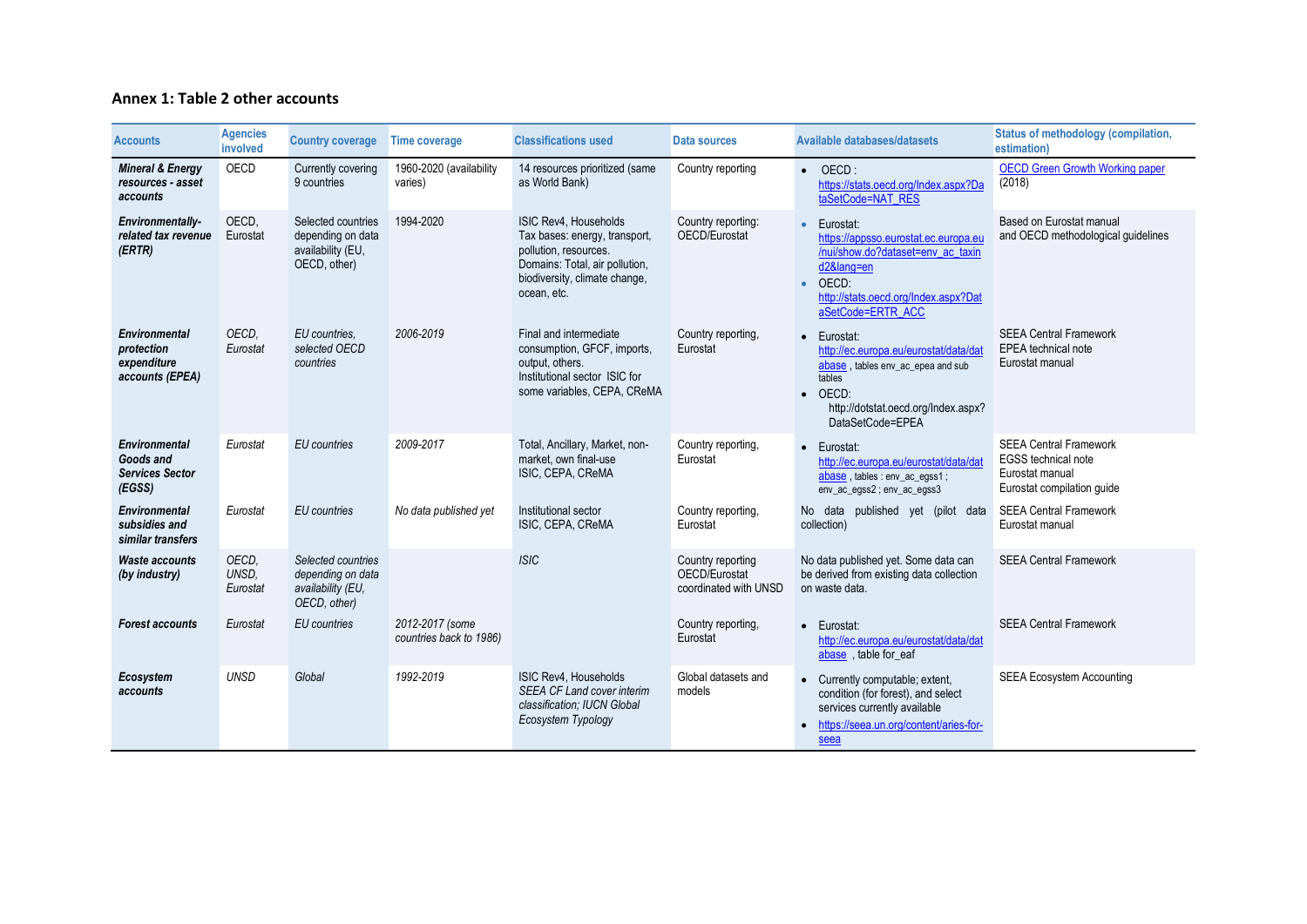|                                              |                                            | <b>Area C: Developing Global Databases</b><br>Annex 2 Roadmap for 2021-2025                                                    | <b>SEEA</b>                                                                                                                                                                                                                                                  |                                           |                                          |
|----------------------------------------------|--------------------------------------------|--------------------------------------------------------------------------------------------------------------------------------|--------------------------------------------------------------------------------------------------------------------------------------------------------------------------------------------------------------------------------------------------------------|-------------------------------------------|------------------------------------------|
| Work elements/ topics                        | Lead agencies<br>(partner agencies)        | Objectives for 2021-2025                                                                                                       | Steps toward the 2025 target                                                                                                                                                                                                                                 | <b>Timelines</b>                          | Links to work in other<br>areas          |
| <b>PRIORITY ACCOUNTS</b>                     |                                            |                                                                                                                                |                                                                                                                                                                                                                                                              |                                           |                                          |
| Air emissions<br>(GHG, air pollutants)       | <b>OECD</b><br>(with Eurostat and<br>UNSD) | Improve timeliness & frequency:<br>Develop a methodology for quarterly<br>estimation to meet the demand from policy<br>makers. | • Develop methodology for quarterly AEAs (aiming ultimately at t-2 months'<br>time lag after the end of the reference quarter). Would also lead to early<br>annual emission estimates (collaboration between IMF, OECD, Eurostat,<br>IEA, UNSD)              | 2021-22<br>Ongoing                        | Area A: climate indicators               |
|                                              |                                            | Expand geographical coverage:<br>Ensure that (i) all official AEAs are                                                         | • Develop methodology for estimating annual AEAs for non-Annex I<br>countries of UNFCCC.                                                                                                                                                                     | 2022-23                                   |                                          |
|                                              |                                            | included in the OECD's database / global<br>database; (ii) all AEA related national data<br>are compiled or estimated.         | • Develop tiered template with minimum set of information to be compiled by<br>countries without SDMX transmission.<br>• Establish regular data collection                                                                                                   | 2021-22<br>ongoing<br>2023                |                                          |
|                                              |                                            | Improve coverage of emission sources                                                                                           | • Develop methodology for estimating emissions from international maritime<br>transport, residence basis.                                                                                                                                                    | 2022                                      |                                          |
|                                              |                                            | Maintain global OECD database                                                                                                  | Maintain annual updates of global compilation and estimation.                                                                                                                                                                                                | Ongoing                                   |                                          |
|                                              |                                            | Carry out further research                                                                                                     | Potential further research areas: LULUCF, road transport                                                                                                                                                                                                     | 2023-24(?)                                |                                          |
| <b>Energy</b>                                | <b>UNSD</b><br>(with Eurostat and<br>OECD) | Finalise the estimation methodology<br>Establish and maintain global database                                                  | Estimation methodology:<br>• Further exploration of estimation methodologies for accounts derived from<br>energy balances<br>SEEA database<br>• Develop common data template for national reporting<br>• Establish regular data collection                   | Medium term<br>Short term/<br>Medium term | Area A: climate indicators               |
| Economy-wide material UNEP<br>flows (EW-MFA) | (with Eurostat and                         | Maintain and further develop the global<br>database                                                                            | UNEP/IRP global material flow database (updated Dec. 2021, frequency every<br>two years)                                                                                                                                                                     |                                           | Area A: CE indicators                    |
|                                              | OECD)                                      |                                                                                                                                | • Progressively integrate national data using a common data template (a<br>pre-filled EW-MFA questionnaire for SDGs, UNEP)<br>Reconcile national data with international estimates (UNEP-IRP)<br>Continue capacity building in countries (UNEP)<br>$\bullet$ | Ongoing<br>Medium term<br>Ongoing         | Area D1: capacity<br>building            |
|                                              |                                            | Refine the methodology for demand-based<br>material flows (input-output based<br>approach for use in international work)       | Material footprints<br>• Further develop and test the harmonised estimation method for demand-<br>based material flows (OECD with Eurostat & UNEP)<br>• Update the roadmap for required developments & research (OECD with<br>Eurostat & UNEP)               | 2021-22<br>Ongoing                        | Area B1: indicators from<br>I-O analysis |
|                                              |                                            | Implement automatic data transfer among<br>IOs                                                                                 | Put in place an automatic data transfer and exchange mechanism (using<br>SDMX) between UNEP and other IOs (UNSD, OECD, Eurostat)                                                                                                                             | 2021-22<br>Ongoing                        |                                          |
|                                              |                                            | Carry out further research and improve                                                                                         | • Integrate MF data/accounts with waste statistics/accounts.                                                                                                                                                                                                 | TBD (as of                                | Area A: CE indicators                    |